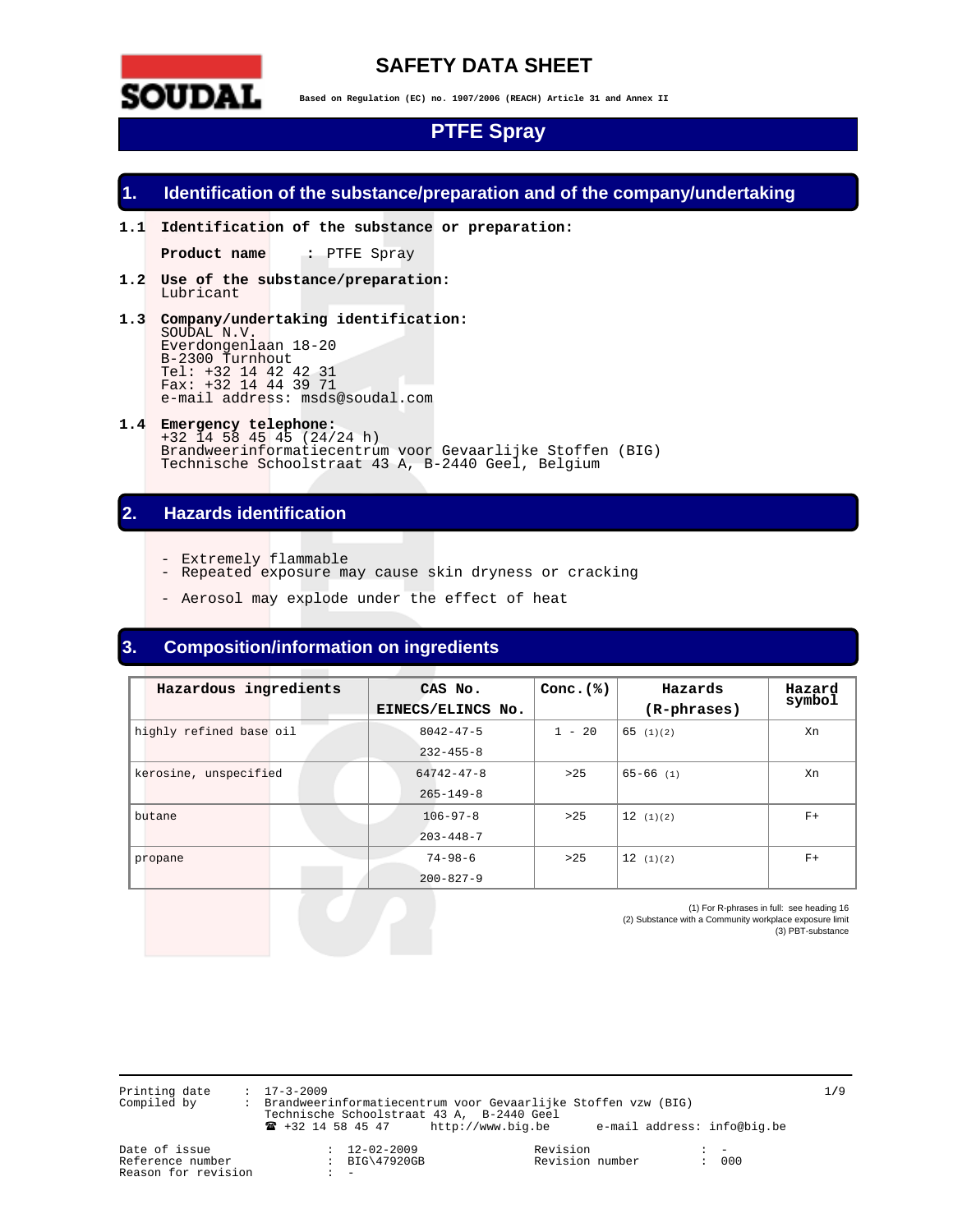## **4. First aid measures**

- **4.1 After inhalation:** 
	- Remove the victim into fresh air
	- Respiratory difficulties: consult a doctor/medical service

#### **4.2 Skin contact:**

- Rinse immediately with plenty of water
- Soap may be used
- Do not apply (chemical) neutralizing agents
- Take victim to a doctor if irritation persists

#### **4.3 Eye contact:**

- Rinse with water
- Do not apply neutralizing agents
- Take victim to an ophthalmologist if irritation persists

#### **4.4 After ingestion:**

- Rinse mouth with water
- If you feel unwell: consult a doctor/medical service

### **5. Fire-fighting measures**

#### **5.1 Suitable extinguishing media:**

- Water spray
- Polyvalent foam
	- BC powder
	- Carbon dioxide
- **5.2 Unsuitable extinguishing media:**  - No data available

### **5.3 Special exposure hazards:**

- Gas/vapour spreads at floor level: ignition hazard
- May build up electrostatic charges: risk of ignition
	- Upon combustion formation of CO, CO2 and small quantities of sulphur oxides

### **5.4 Instructions:**

- Cool closed containers with water if they are exposed to the fire - Do not move the load if exposed to heat
- **5.5 Special protective equipment for firefighters:**
- Heat/fire exposure: compressed air/oxygen apparatus - Protective clothing

### **6. Accidental release measures**

#### **6.1 Personal precautions:**  See heading 8.2

## **6.2 Environmental precautions:**

- Use appropriate containment to avoid environmental contamination
- Dam up the liquid spill
- See heading 13

#### **6.3 Methods for cleaning up:**

- Liquid spill: take up into absorbent material
- Shovel absorbed substance in closing drums
- Carefully collect the spill/leftovers
	- Clean contaminated surfaces with an excess of water
	- Take collected spill to manufacturer/competent authority
	- Wash clothing and equipment after handling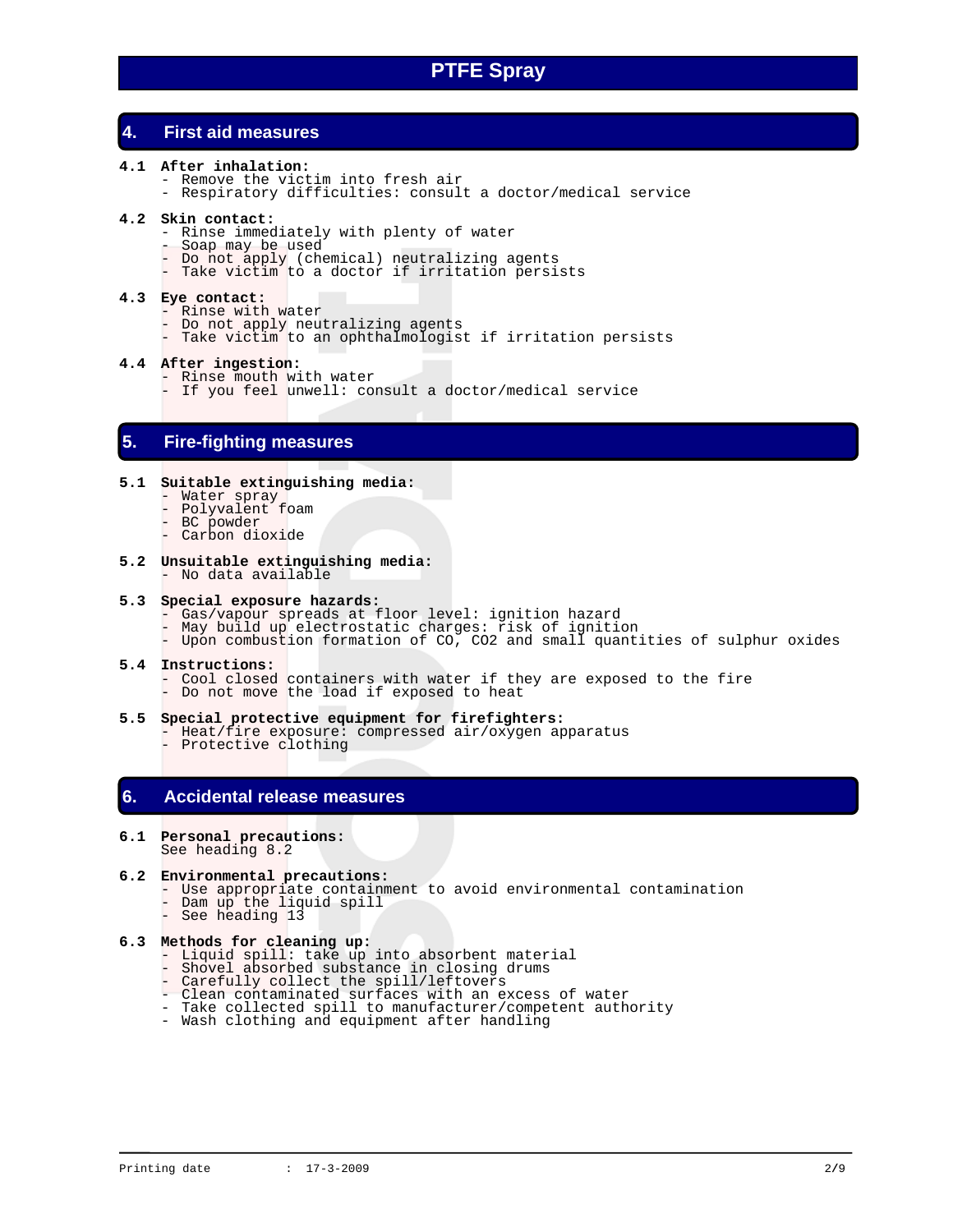### **7. Handling and storage**

### **7.1 Handling:**

- Observe normal hygiene standards
- Use spark-/explosionproof appliances and lighting system
- Clean contaminated clothing
	- Use only in well-ventilated areas

### **7.2 Storage:**

- Keep out of direct sunlight
- Ventilation at floor level
- Fireproof storeroom
- Keep away from: heat sources, ignition sources

| Storage temperature     | : 50        | $\sigma$ |
|-------------------------|-------------|----------|
|                         |             |          |
| Quantity limit          | : N.D.      | kα       |
| Storage life            | $\cdot$ 365 | davs     |
| Materials for packaging |             |          |

- suitable : aerosol dispenser

**7.3 Specific use(s):**

- See information supplied by the manufacturer for the identified use(s)

### **8. Exposure controls/Personal protection**

### **8.1 Exposure limit values:**

```
8.1.1 Occupational exposure:
```
HIGHLY REFINED BASE OIL:

|          | TLV-TWA<br><b>TLV-STEL</b>         |                      | (5)(olienevel) $mg/m^3$<br>(10)(olienevel) $mg/m^3$ | $mg/m^3$                          |              | ppm<br>ppm |
|----------|------------------------------------|----------------------|-----------------------------------------------------|-----------------------------------|--------------|------------|
|          | GWBNL-TGG 8 h                      |                      | 5 olienevel                                         | $mg/m^3$                          | (wettelijk)  |            |
|          | $GWBB-8 h$<br>GWK-15 min.          | $\vdots$             | 5(olienevel)<br>10(olienevel)                       | $mg/m^3$<br>$mg/m^3$              |              | ppm<br>ppm |
| BUTANE:  |                                    |                      |                                                     |                                   |              |            |
|          | <b>TLV-TWA</b><br>TLV-STEL         |                      |                                                     | $mg/m^3$<br>mg/m <sup>3</sup>     | 1000         | ppm<br>ppm |
|          | <b>WEL-LTEL</b><br><b>WEL-STEL</b> |                      | 1450<br>1810                                        | $mg/m^3$<br>mg/m <sup>3</sup>     | 600<br>750   | ppm<br>ppm |
|          | TRGS 900                           |                      | 2400                                                | mq/m <sup>3</sup>                 | 1000         | ppm        |
|          | <b>MAK</b>                         | $\ddot{\phantom{a}}$ | 2400                                                | $mg/m^3$                          | 1000         | ppm        |
|          | GWBNL-TGG 8 h                      | $\ddot{\phantom{a}}$ | 1430                                                | $mg/m^3$                          | (indicatief) |            |
|          | $VME-8$ h<br>VLE-15 min.           | $\ddot{\phantom{a}}$ | 1900                                                | $mg/m^3$<br>mg/m <sup>3</sup>     | 800          | ppm<br>ppm |
|          | $GWBB-8h$<br>$GWK-15 min.$         |                      |                                                     | $\mathtt{mg/m}^3_\mathtt{mg/m}^3$ | 1000         | ppm<br>ppm |
| PROPANE: |                                    |                      |                                                     |                                   |              |            |
|          | <b>TLV-TWA</b><br>TLV-STEL         |                      |                                                     | $mg/m^3$<br>$mg/m^3$              | 1000         | ppm<br>ppm |
|          | TRGS 900                           | $\ddot{\phantom{a}}$ | 1800                                                | mg/m <sup>3</sup>                 | 1000         | ppm        |
|          | MAK                                | $\ddot{\phantom{a}}$ | 1800                                                | $mg/m^3$                          | 1000         | ppm        |
|          | GWBNL-TGG 8 h                      | $\ddot{\phantom{a}}$ |                                                     | $mg/m^3$                          | (indicate)   |            |
|          | $GWBB-8h$<br>$GWK-15$ min.         |                      |                                                     | $mg/m^3$<br>$mg/m^3$              | 1000         | ppm<br>ppm |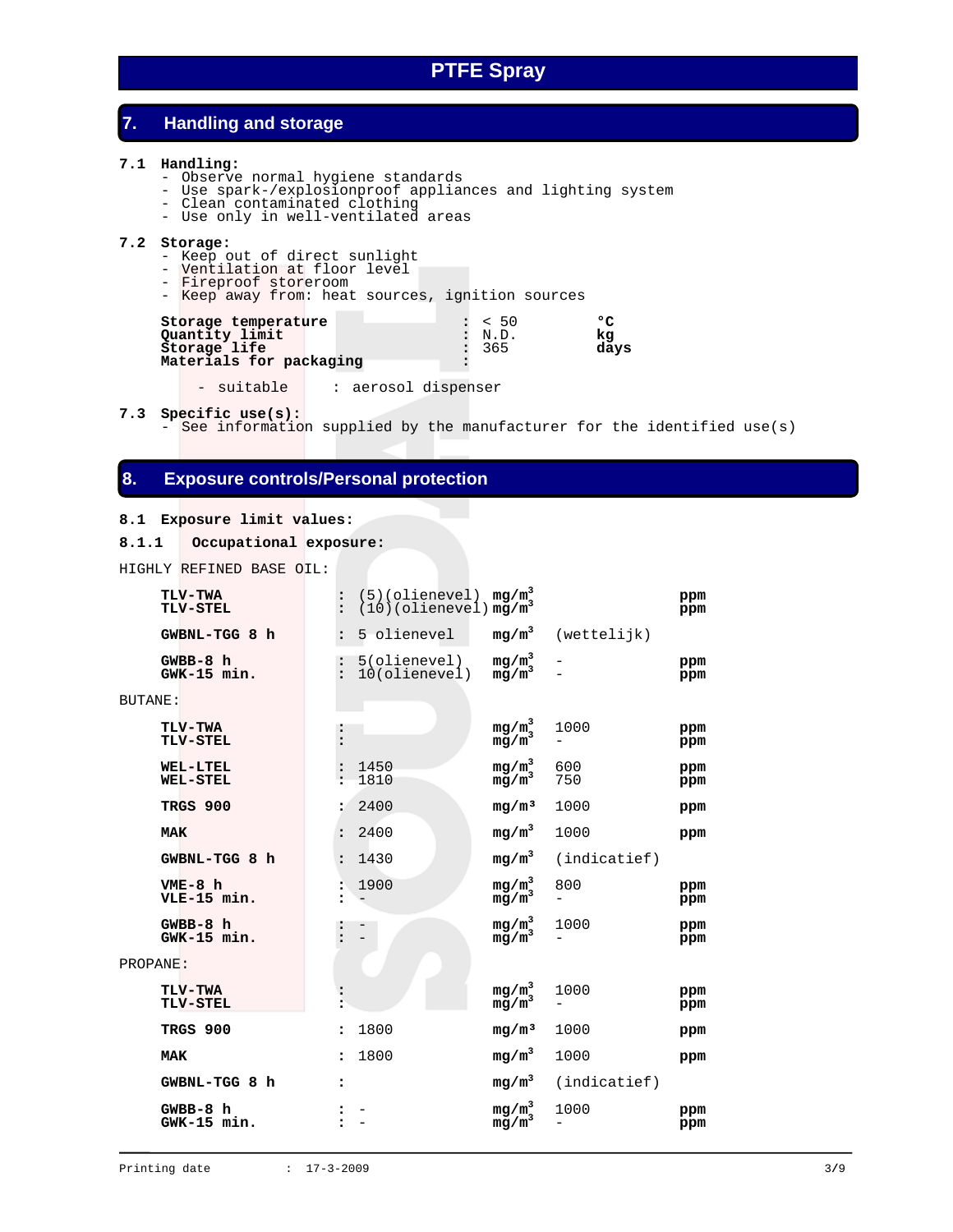### **8.1.2 Sampling methods:**

- Butane
- Propane
- Oil<sup>Mist</sup> (Mineral) - Oil Mist (Mineral)
- 
- Kerosene (Naphthas) NioSh 1550
- Kerosene

### **8.2 Exposure controls:**

#### **8.2.1 Occupational exposure controls:** - Measure the concentration in the air regularly

### **Personal protective equipment:**

### **a) Respiratory protection:**

- Gas mask with filter type AX at conc. in air > exposure limit
	- **b) Hand protection:**
	- Gloves
	- **c) Eye protection:**
	- Protective goggles

### **d) Skin protection:**

- Head/neck protection
- Protective clothing
- **8.2.2 Environmental exposure controls:** see heading 6.2, 6.3 and 13

### **9. Physical and chemical properties**

### **9.1 General information:**

Appearance (at 20°C) : Aerosol : Aerosol : Aerosol : Aerosol : Aerosol : Aerosol : Characte Odour : Characteristic<br>
Colour : Characteristic<br>
Colour : Variable in co

### : Variable in colour

### **9.2 Important health, safety and environmental information:**

| pH value (at 20°C)<br>Boiling point/boiling range               | : N.D.<br>: N.D.                             | $^{\circ}$ |
|-----------------------------------------------------------------|----------------------------------------------|------------|
| Flashpoint/flammability                                         | : Contains extremely flammable<br>components |            |
| Explosion limits (explosive properties)<br>Oxidising properties | : N.D.<br>: N.D.                             | vol%       |
| Vapour pressure (at 20°C)                                       | : N.D.                                       | hPa        |
| Vapour pressure (at 50°C)                                       | : N.D.                                       | hPa        |
| Relative density liquid phase (20°C)                            | : 0.82                                       |            |
| Water solubility                                                | : Insoluble                                  |            |
| Soluble in                                                      | : No data available                          |            |
| Relative vapour density                                         | : N.D.                                       |            |
| Viscosity (at °C)                                               | : N.D.                                       | Pa.s       |
| Partition coefficient n-octanol/water<br>Evaporation rate       | : N.D.                                       |            |
| ratio to butyl acetate                                          | : N.D.                                       |            |
| ratio to ether                                                  | : N.D.                                       |            |
| 9.3 Other information:                                          |                                              |            |
| Melting point/melting range                                     | : N.D.                                       | ۰c         |
| Auto-ignition point                                             | : N.D.                                       | ۰c         |
| Saturation concentration                                        | N.D.                                         | $g/m^3$    |
| Specific conductivity                                           | N.D.                                         | pS/m       |

| – Butane             |                       | OSHA CSI   |               |
|----------------------|-----------------------|------------|---------------|
| - Propane            |                       | OSHA CSI   |               |
| - Oil Mist (Mineral) |                       | NIOSH 5026 |               |
|                      | - Oil Mist (Mineral)  |            | OSHA ID 128   |
| - Oil Mist (Mineral) |                       |            | OSHA ID 178SG |
|                      | - Kerosene (Naphthas) | NIOSH 1550 |               |
| - Kerosene           |                       | OSHA       | CSI           |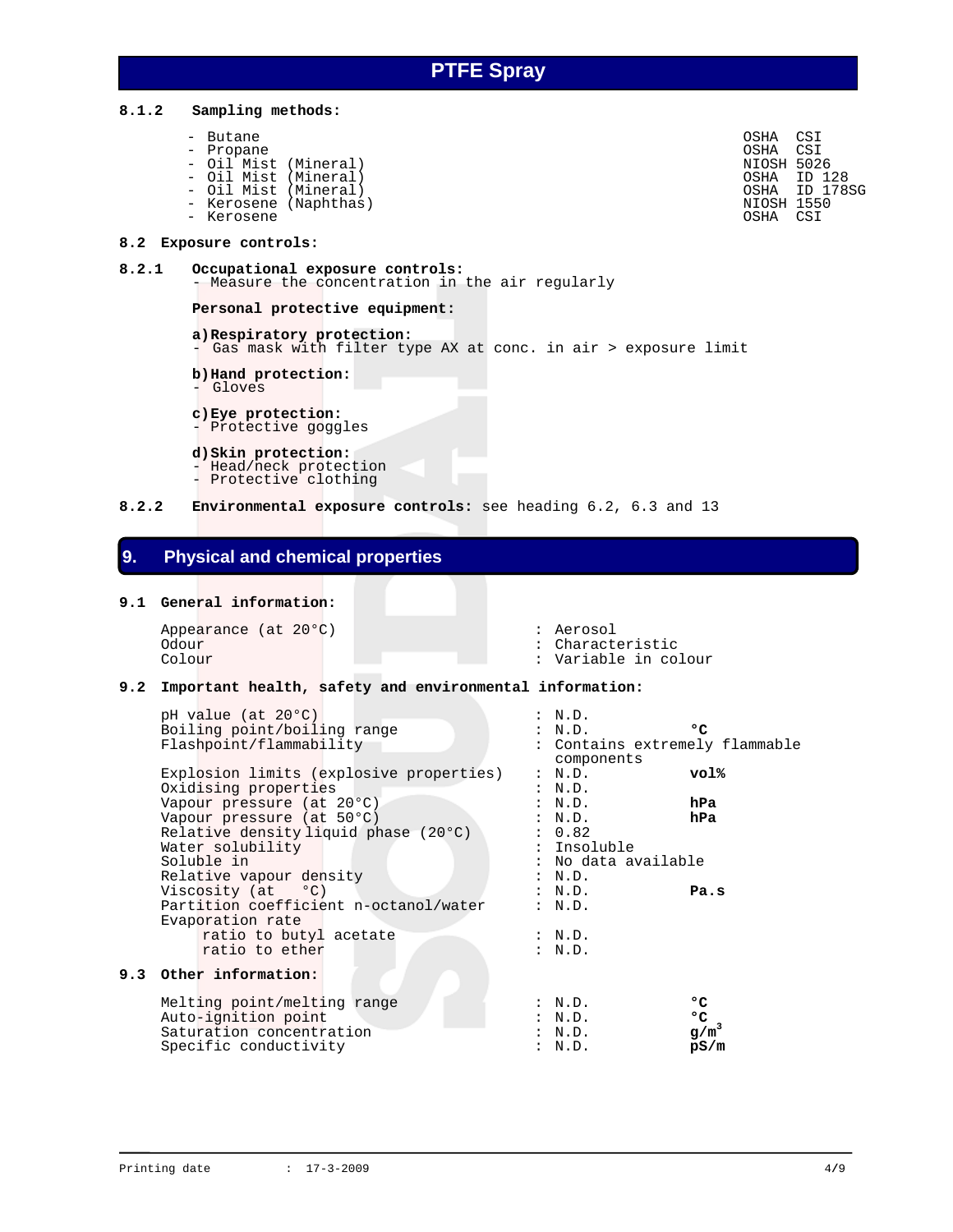## **10. Stability and reactivity**

- **10.1 Conditions to avoid:**  - Stable under normal conditions
- **10.2 Materials to avoid:**  - Keep away from: heat sources, ignition sources

### **10.3 Hazardous decomposition products:**

- Upon combustion formation of CO, CO2 and small quantities of sulphur oxides

### **11. Toxicological information**

|                | 11.1 Acute toxicity:                                      |                                       |                     |
|----------------|-----------------------------------------------------------|---------------------------------------|---------------------|
| <b>BUTANE:</b> |                                                           |                                       |                     |
|                | $LC50$ inhalation rat : 658                               |                                       | mq/1/4 h            |
| PROPANE:       |                                                           |                                       |                     |
|                | $LC50$ inhalation rat : 513<br>LC50 inhalation rat        | : 280000                              | mq/1/4 h<br>ppm/4 h |
|                | 11.2 Chronic toxicity:                                    |                                       |                     |
|                | HIGHLY REFINED BASE OIL:                                  |                                       |                     |
|                | Carcinogenicity (TLV) : $(A4)$                            |                                       |                     |
| <b>BUTANE:</b> |                                                           |                                       |                     |
|                | Teratogenicity (MAK) : Group D                            |                                       |                     |
| PROPANE:       |                                                           |                                       |                     |
|                | <b>Teratogenicity (MAK) :</b> Group D                     |                                       |                     |
|                | 11.3 Routes of exposure:                                  | inhalation, eyes and skin             |                     |
|                | 11.4 Acute effects/symptoms:                              |                                       |                     |
|                | - AFTER INHALATION:<br>- EXPOSURE TO HIGH CONCENTRATIONS: | - Irritation of the respiratory tract |                     |
|                | - Dry/sore throat                                         |                                       |                     |

- **AFTER SKIN CONTACT:**
- ON CONTINUOUS EXPOSURE/CONTACT:
- Dry skin
- Cracking of the skin
- **AFTER EYE CONTACT:**
- Redness of the eye tissue
- Slight irritation

### **11.5 Chronic effects:**

- Not listed in carcinogenicity class (IARC,EC,TLV,MAK)
- Not listed in mutagenicity class (EC,MAK)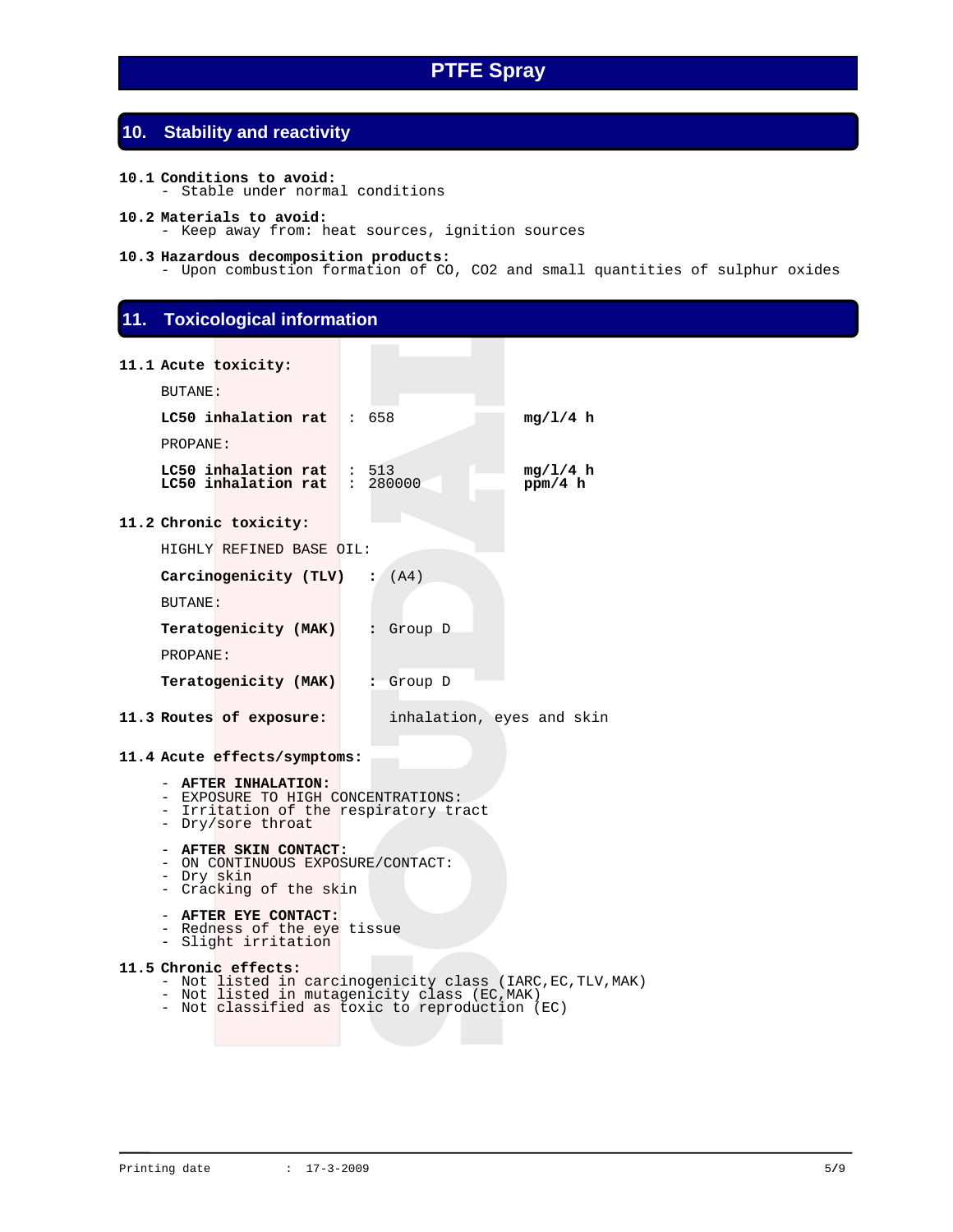### **12. Ecological information**

### **12.1 Ecotoxicity:**

- **Effect on waste water purification** : No data available

### **12.2 Mobility:**

- **Volatile organic compounds (VOC):** 84%
- Insoluble in water
- For other physicochemical properties see heading 9

### **12.3 Persistence and degradability:**

- **Biodegradation BOD5 :** N.D. **% ThOD**  - **Water :** No data available - **Soil :** N.D. **days** 

#### **12.4 Bioaccumulative potential:**

| - log $P_{\alpha w}$ |  | : N.D. |
|----------------------|--|--------|
| $-$ BCF              |  | : N.D. |

### **12.5 Results of PBT assessment:**

- Not applicable, on the basis of the available data

### **12.6 Other adverse effects:**

| – WGK                       | $\therefore$ 1 | (VwVwS) of 17 May 1999) |  |  | (Classification based on the components in compliance<br>with Verwaltungsvorschrift wassergefährdender Stoffe |
|-----------------------------|----------------|-------------------------|--|--|---------------------------------------------------------------------------------------------------------------|
| - Effect on the ozone layer |                |                         |  |  | : Not dangerous for the ozone<br>layer (1999/45/EC)                                                           |
| – Greenhouse effect         |                |                         |  |  | : No data available                                                                                           |

### **13. Disposal considerations**

### **13.1 Provisions relating to waste:**

- Waste material code (91/689/EEC, Council Decision 2001/118/EC, O.J. L47 of
	- 16/2/2001): 14 06 03\* (other solvents and solvent mixtures)
	- LWCA (the Netherlands): KGA category 06
		- Hazardous waste (91/689/EEC)
		- Remove waste in accordance with local and/or national regulations

#### **13.2 Disposal methods:**

- Specific treatment
- Do not discharge into drains or the environment

#### **13.3 Packaging:**

 - Waste material code packaging (91/689/EEC, Council Decision 2001/118/EC, O.J. L47 of 16/2/2001): 15 01 10\* (packaging containing residues of or contaminated by dangerous substances)

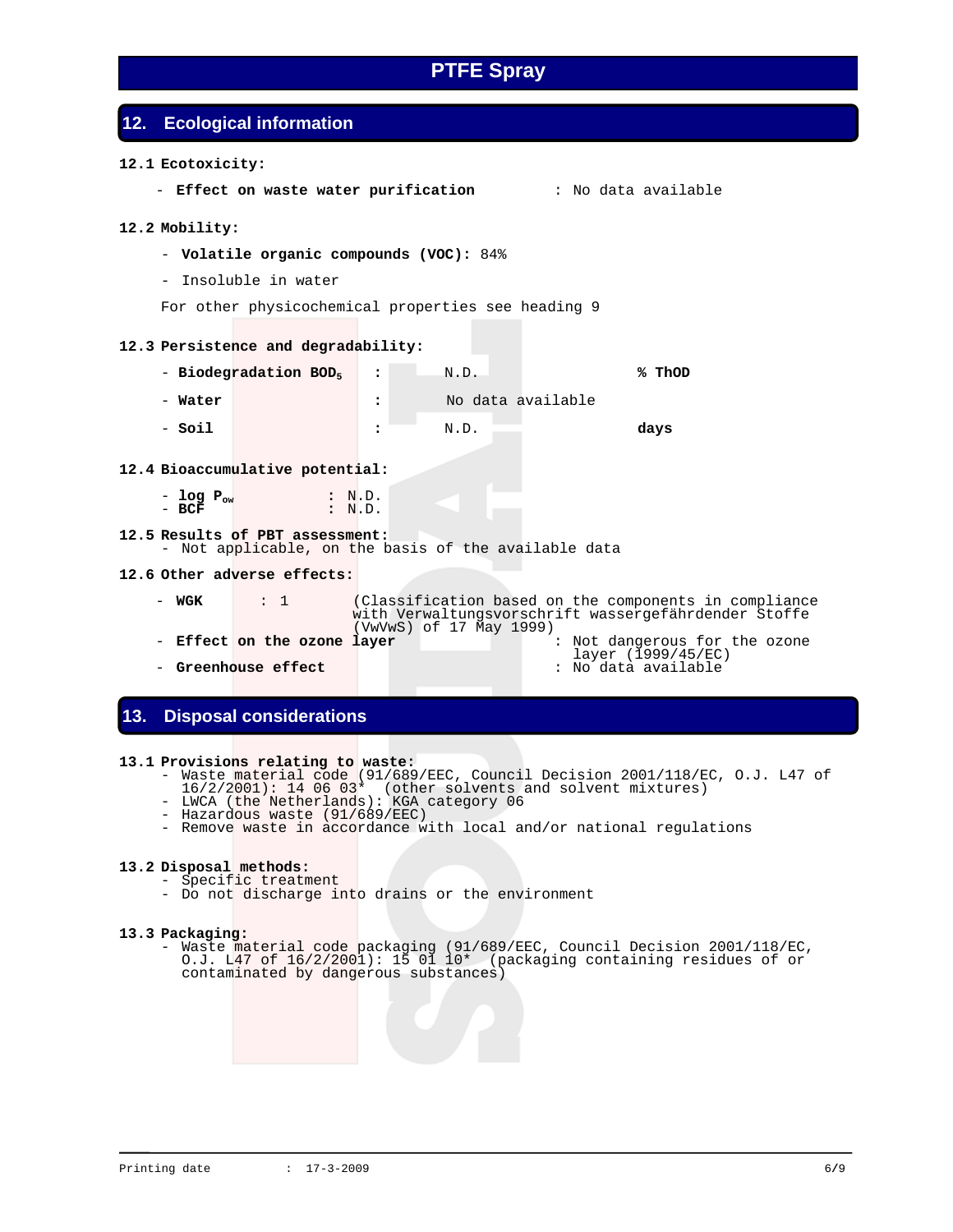## **14. Transport information**

| 14.1 Classification of the substance in compliance with UN Recommendations<br>UN number<br><b>CLASS</b><br>SUB RISKS<br><b>PACKING GROUP</b>                            | $\ddot{\phantom{a}}$                                                    | 1950<br>2.1<br>$\overline{\phantom{0}}$                 |
|-------------------------------------------------------------------------------------------------------------------------------------------------------------------------|-------------------------------------------------------------------------|---------------------------------------------------------|
| 14.2 ADR (transport by road)<br><b>CLASS</b><br>PACKING GROUP<br>CLASSIFICATION CODE<br>DANGER LABEL TANKS<br>DANGER LABEL PACKAGES<br>PROPER SHIPPING NAME<br>aerosols |                                                                         | 2<br>5F<br>2.1                                          |
| 14.3 RID (transport by rail)<br>CLASS<br>PACKING GROUP<br>CLASSIFICATION CODE<br>DANGER LABEL TANKS<br>DANGER LABEL PACKAGES<br>PROPER SHIPPING NAME<br>aerosols        | :<br>:                                                                  | 2<br>5F<br>$\overline{\phantom{0}}$<br>2.1              |
| 14.4 ADNR (transport by inland waterways)<br><b>CLASS</b><br>PACKING GROUP<br>CLASSIFICATION CODE<br>DANGER LABEL TANKS<br>DANGER LABEL PACKAGES                        | $\ddot{\phantom{a}}$<br>$\ddot{\phantom{a}}$<br>$\overline{\mathbf{z}}$ | $\overline{a}$<br>5F<br>$\overline{\phantom{0}}$<br>2.1 |
| 14.5 IMDG (maritime transport)<br><b>CLASS</b><br>SUB RISKS<br><b>PACKING GROUP</b><br>MFAG<br>EMS<br>MARINE POLLUTANT                                                  | :<br>$\overline{\mathbf{z}}$                                            | 2.1<br>$F-D$ , $S-U$                                    |
| 14.6 ICAO (air freight)<br>CLASS<br>SUB RISKS<br><b>PACKING GROUP</b><br>PACKING INSTRUCTIONS PASSENGER AIRCRAFT<br>PACKING INSTRUCTIONS CARGO AIRCRAFT                 |                                                                         | 2.1<br>$\qquad \qquad -$<br>203/Y203<br>203             |
| 14.7 Special precautions                                                                                                                                                | $\ddot{\phantom{a}}$                                                    | None                                                    |
| 14.8 Limited quantities (LQ)                                                                                                                                            | $\ddot{\phantom{a}}$                                                    |                                                         |
| When substances and their packaging meet the conditions established by<br>ADR/RID/ADNR in chapter 3.4, only the following prescriptions shall be complied<br>with:      |                                                                         |                                                         |

each package shall display a diamond-shaped figure with the following inscription: - 'UN 1950'

or, in the case of different goods with different identification numbers within a single package:

- the letters 'LQ'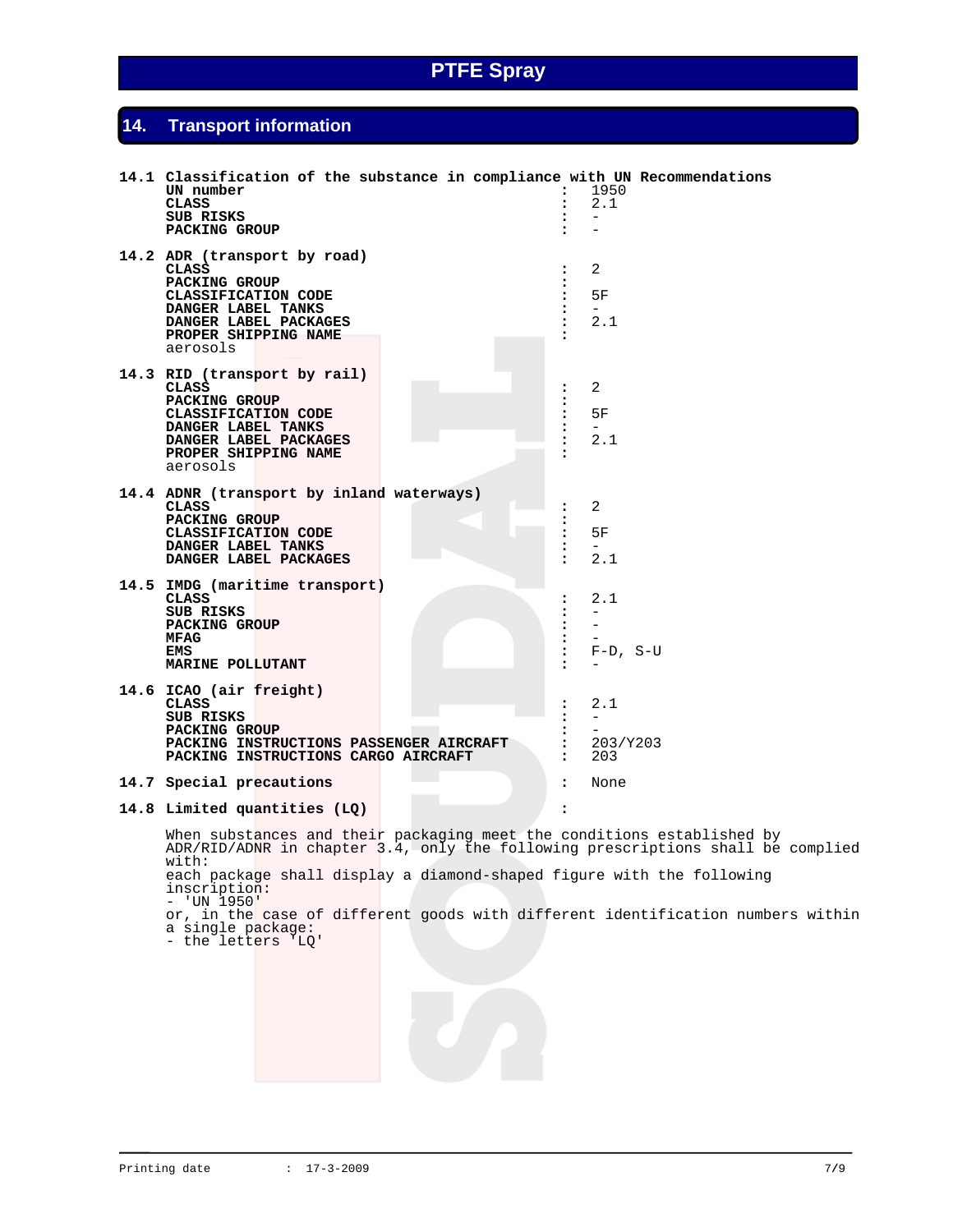# **15.1 EU Legislation: Labelling in accordance with EC directives 67/548/EEC, 1999/45/EC and 2006/8/EC** R66 : Repeated exposure may cause skin dryness or cracking S23 : Do not breathe spray<br>S(46) : (If swallowed, seek m S(46) : (If swallowed, seek medical advice immediately and show this container or label) S51 : Use only in well-ventilated areas Keep away from sources of ignition - No smoking. Keep out of the reach of children. Pressurized container. Protect from sunlight and do not expose to temperatures exceeding 50°C. Do not pierce or burn after use. Do not spray on a naked flame or any incandescent material. **15.2 National provisions: the Netherlands:**  Waterbezwaarlijkheid: 6 **Germany:** : 1 (Classification based on the components in compliance with Verwaltungsvorschrift wassergefährdender Stoffe (VwVwS) of 17 May 1999) Extremely flammable **15. Regulatory information**

## **16. Other information**

 The information provided on this SDS is correct to the best of our knowledge, information and belief at the date of its publication. The information given is designed only as a guidance for safe handling, use, processing, storage, transportation, disposal and release and is not to be considered as a warranty or quality specification. The information relates only to the specific material designated and may not be valid for such material used in combination with any other material or in any process, unless specified in the text.

```
 N.A. = NOT APPLICABLE
```

```
N.D. = NOT DETERMINED
```

```
(*) = INTERNAL CLASSIFICATION (NFPA)
```
 **PBT-substances** = persistent, bioaccumulative and toxic substances

| Exposure limits: |                      |                                                                                     |
|------------------|----------------------|-------------------------------------------------------------------------------------|
| TLV              | $\ddot{\phantom{a}}$ | Threshold Limit Value - ACGIH US                                                    |
| WEL              | $\ddot{\phantom{a}}$ | Workplace Exposure Limits - United Kingdom                                          |
|                  |                      | TRGS 900 : Technische Regel für Gefahrstoffe 900 (Arbeitsplatzgrenzwerte) - Germany |
| <b>MAK</b>       | $\ddot{\phantom{a}}$ | Maximale Arbeitsplatzkonzentrationen - Germany                                      |
| <b>GWBNL</b>     |                      | : Grenswaarde voor blootstelling - the Netherlands                                  |
| <b>GWKNL</b>     |                      | : Grenswaarde korte duur - the Netherlands                                          |
| VME              |                      | : Valeurs limites de Moyenne d'Exposition - France                                  |
| VLE              |                      | : Valeurs limites d'Exposition à court terme - France                               |
| <b>GWBB</b>      | $\ddot{\phantom{a}}$ | Grenswaarde beroepsmatige blootstelling - Belgium                                   |
| GWK              | $\ddot{\phantom{a}}$ | Grenswaarde kortstondige blootstelling - Belgium                                    |
| EC               | $\ddot{\phantom{a}}$ | Indicative occupational exposure limit values                                       |